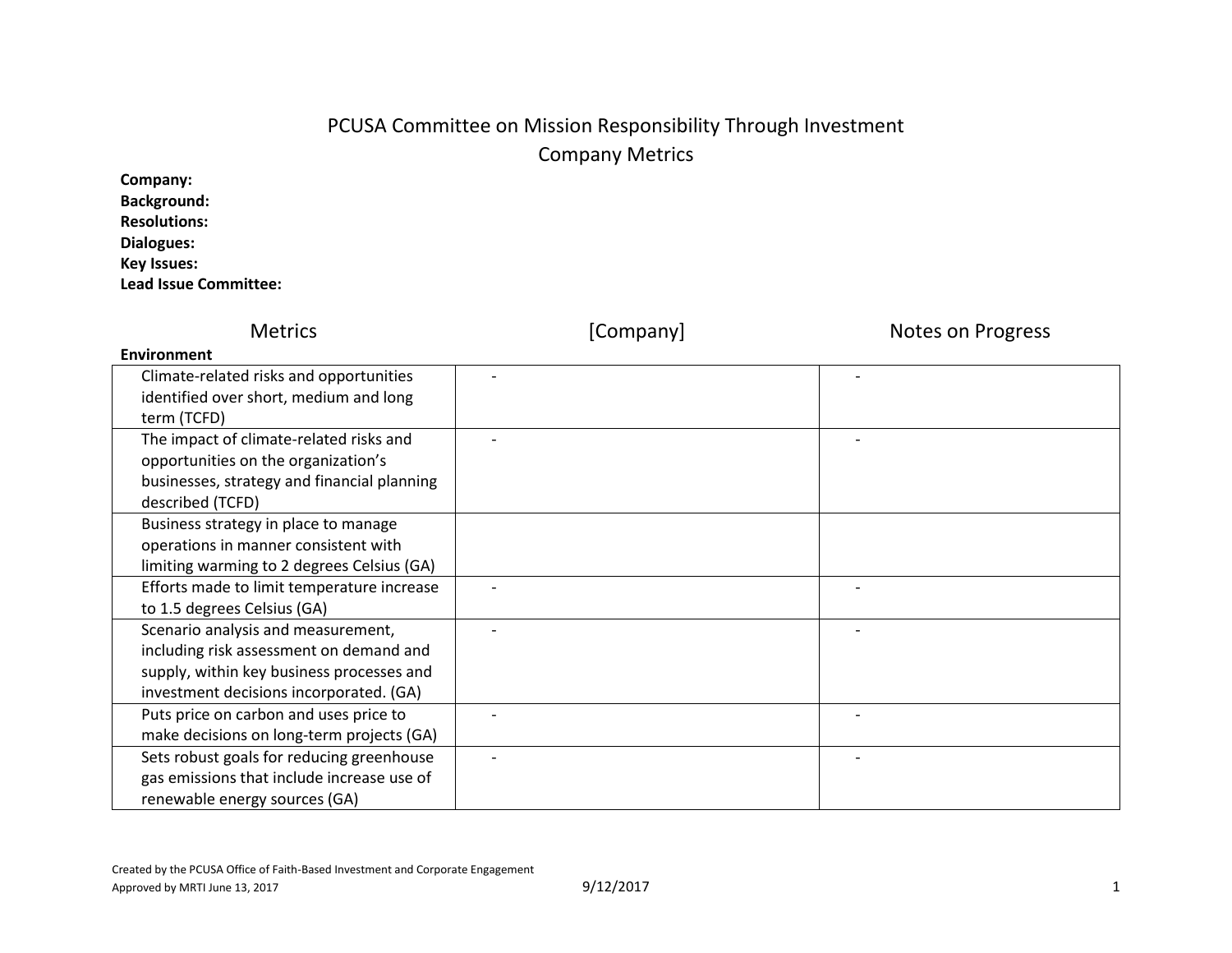| Evidence of energy efficient investments    |  |
|---------------------------------------------|--|
| (GA)                                        |  |
| Evidence of more rapid integration of new   |  |
| technologies designed to reduce the         |  |
| company's overall carbon footprint (GA)     |  |
| Organization discloses metrics used to      |  |
| assess climate-related risks and            |  |
| opportunities in line with its strategy and |  |
| risk management process (TCFD)              |  |
| Discloses Scope 1, Scope 2 and if           |  |
| appropriate, Scope 3 GHG emissions, and     |  |
| related risks (TCFD)                        |  |
| Describes the targets used to manage        |  |
| climate-related risks and opportunities and |  |
| performance against targets. (TCFD)         |  |
| Issues annual reports on the company's      |  |
| view of and response to material climate    |  |
| change risks and opportunities (GA)         |  |
| Provides outlook on energy (GA)             |  |
| Outlines how strategy can adjust for        |  |
| significant changes in demand for oil, gas  |  |
| and coal (GA)                               |  |
| Carbon intensity of proven and probable     |  |
| reserves (including breakeven oil price)    |  |
| categorized by nature of projects'          |  |
| environment (ultra-deep waters, oil sands,  |  |
| $etc.$ ) (GA)                               |  |
| Other possible areas of interest (from S&P) |  |
| Water use:                                  |  |
| Is water included in company's business     |  |
| strategy planning?                          |  |
| What are water usage requirements for the   |  |
| company?                                    |  |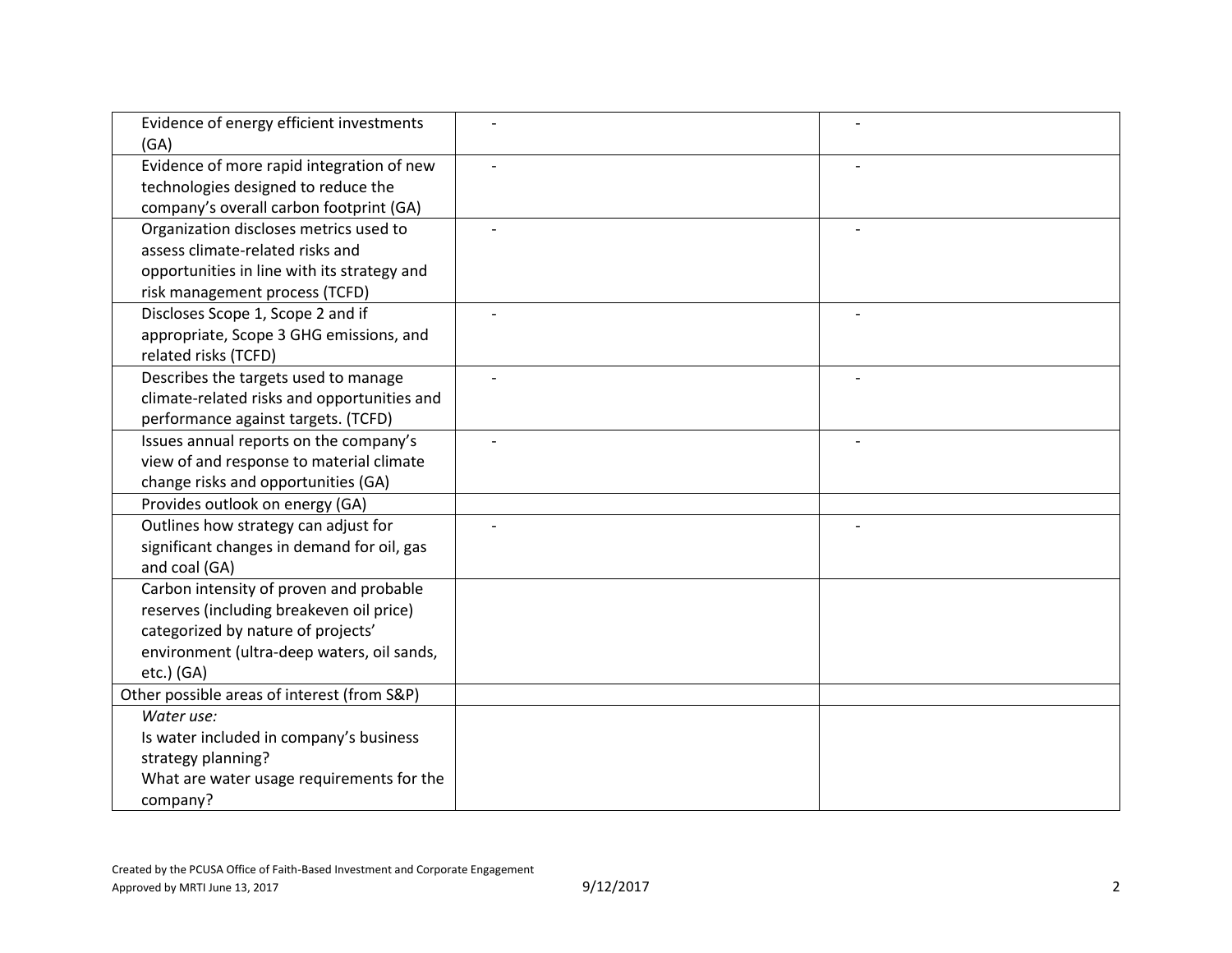| Does the company operate in water-          |  |
|---------------------------------------------|--|
| stressed areas?                             |  |
| Are mitigation programs in place for        |  |
| efficient water use?                        |  |
| Is the company using or developing water-   |  |
| efficient technology for operations?        |  |
| Land and Biodiversity:                      |  |
| Do operations adversely impact              |  |
| biodiversity?                               |  |
| Is there a corporate policy and risk        |  |
| management process in place concerning      |  |
| energy, land and biodiversity?              |  |
| Do operations lead to deforestation?        |  |
| Possible Supply Issues                      |  |
| Company evaluates impact of its products    |  |
| on the environment (MRTI)                   |  |
| <b>Regarding Waste:</b>                     |  |
| Company discloses management of             |  |
| hazardous materials/ waste.                 |  |
|                                             |  |
| Solid waste reduction efforts are in place. |  |
| (MRTI)                                      |  |
| Other comments                              |  |
|                                             |  |
|                                             |  |
| <b>Social</b>                               |  |
| Company has the following in place:         |  |
| 1. Policy commitment to respect             |  |
| human rights                                |  |
| 2. A human rights due diligence             |  |
| process to identify, prevent,               |  |
| mitigate, and account for how they          |  |
| address their impacts on human              |  |
| rights                                      |  |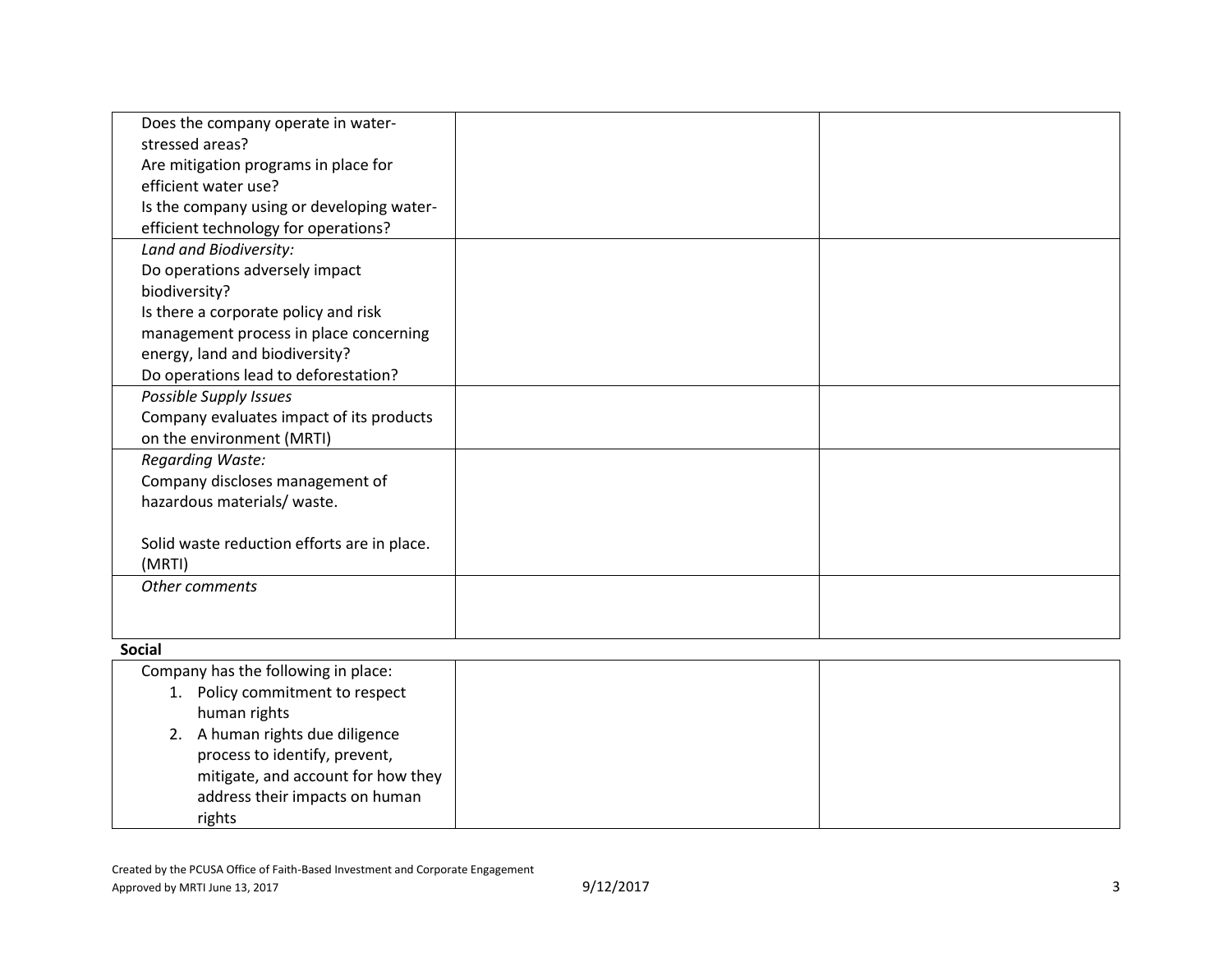| Processes to enable the<br>3.                |  |
|----------------------------------------------|--|
| remediation of any adverse human             |  |
| rights impacts they cause or which           |  |
| they contribute (above from UN)              |  |
| 4. Public commitment to prevent              |  |
| human trafficking and upholding              |  |
| human rights                                 |  |
| Evaluation of impact of its products<br>5.   |  |
| on human rights (MRTI)                       |  |
| Do operations distress neighboring           |  |
| communities? If so, what steps are taken to  |  |
| mitigate those impacts? (S&P)                |  |
| Risk management program includes             |  |
| environmental and social impacts on          |  |
| neighbors (e.g., emissions' impact on local  |  |
| air quality, lending impact on local         |  |
| communities). (S&P)                          |  |
| Operations are considered from the           |  |
| perspective of their impact on local         |  |
| communities and society and employee         |  |
| safety. (S&P and MRTI)                       |  |
| Company regularly engages with customers     |  |
| to learn their needs and satisfaction. (S&P) |  |
| Do operations and/or products create         |  |
| reputational issues for the company? If so,  |  |
| how are those issues managed and             |  |
| mitigated? (S&P).                            |  |
| Does company participate in the Voluntary    |  |
| Principles on Security and Human Rights?     |  |
| http://www.voluntaryprinciples.org/for-      |  |
| companies/                                   |  |
| Corporate Human Rights Benchmark 2017        |  |
| score                                        |  |
| Additional human rights concerns?            |  |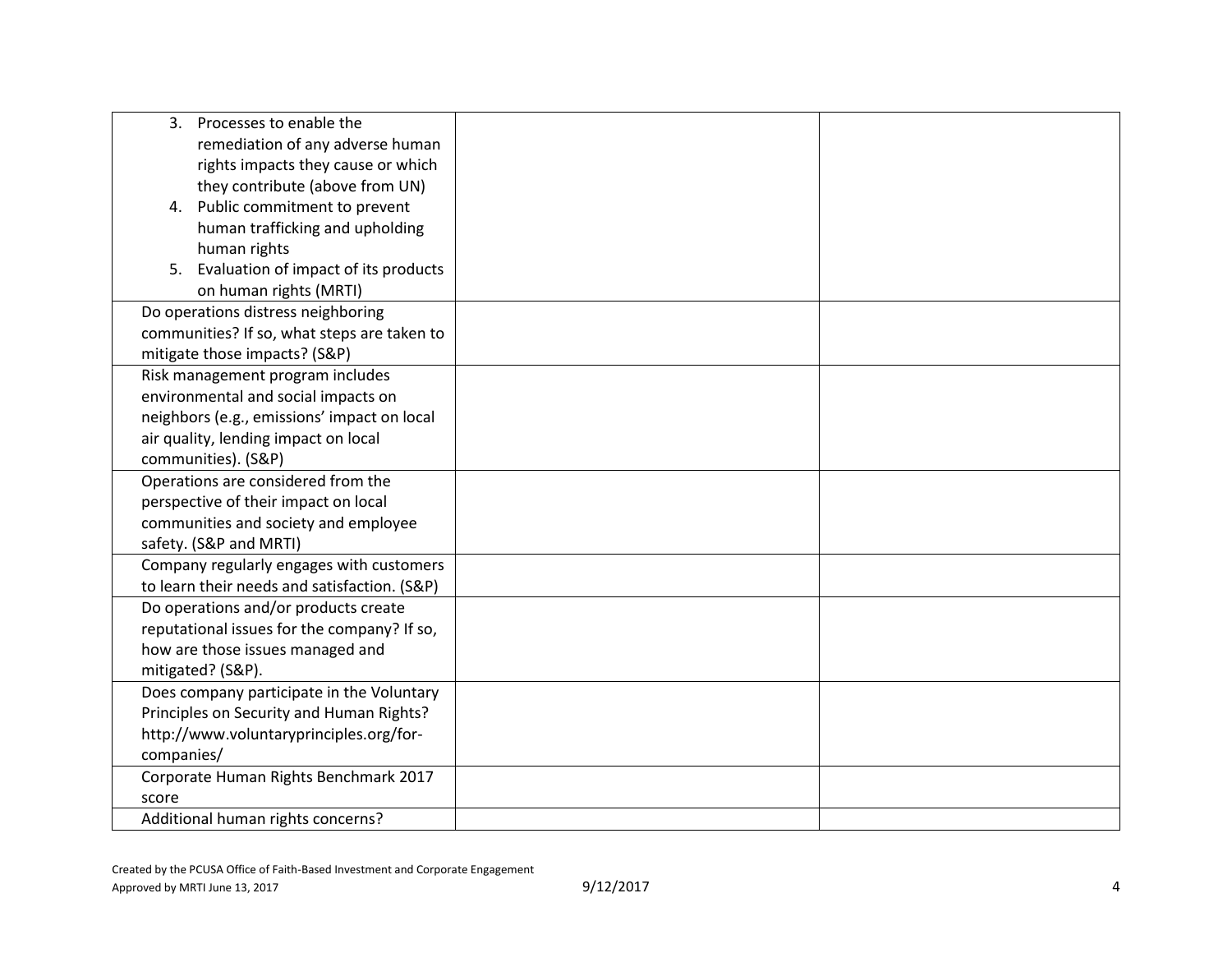| Company takes steps in terms of               |  |
|-----------------------------------------------|--|
| occupational health, safety, and wellbeing    |  |
| and the advancement, protection and           |  |
| enforcement of human rights, including        |  |
| suppliers (S&P).                              |  |
| Other comments                                |  |
|                                               |  |
|                                               |  |
| Governance                                    |  |
| CEO to employee pay ratio:                    |  |
| http://www.payscale.com/data-                 |  |
| packages/ceo-pay/full-list                    |  |
| Clearly defines board and management          |  |
| governance processes that acknowledge         |  |
| the scientific evidence of climate change     |  |
| (GA) and importance of other social issues.   |  |
| Ensures adequate oversight of climate         |  |
| change risk (GA) and human rights issues      |  |
| Strategic implications of a transition to low |  |
| carbon energy system (GA)                     |  |
| Board member analysis (MRTI) (includes        |  |
| board diversity)                              |  |
| Engages constructively with public            |  |
| policymakers and other stakeholders [in       |  |
| support of cost-effective policy measures     |  |
| to mitigate climate change risks and          |  |
| support low-carbon investments] (GA)          |  |
| Ensures there is broad oversight and          |  |
| transparency about the company's              |  |
| lobbying activity and political spending,     |  |
| including activity by trade associations to   |  |
| which the company belongs, on climate         |  |
| change and related energy and regulatory      |  |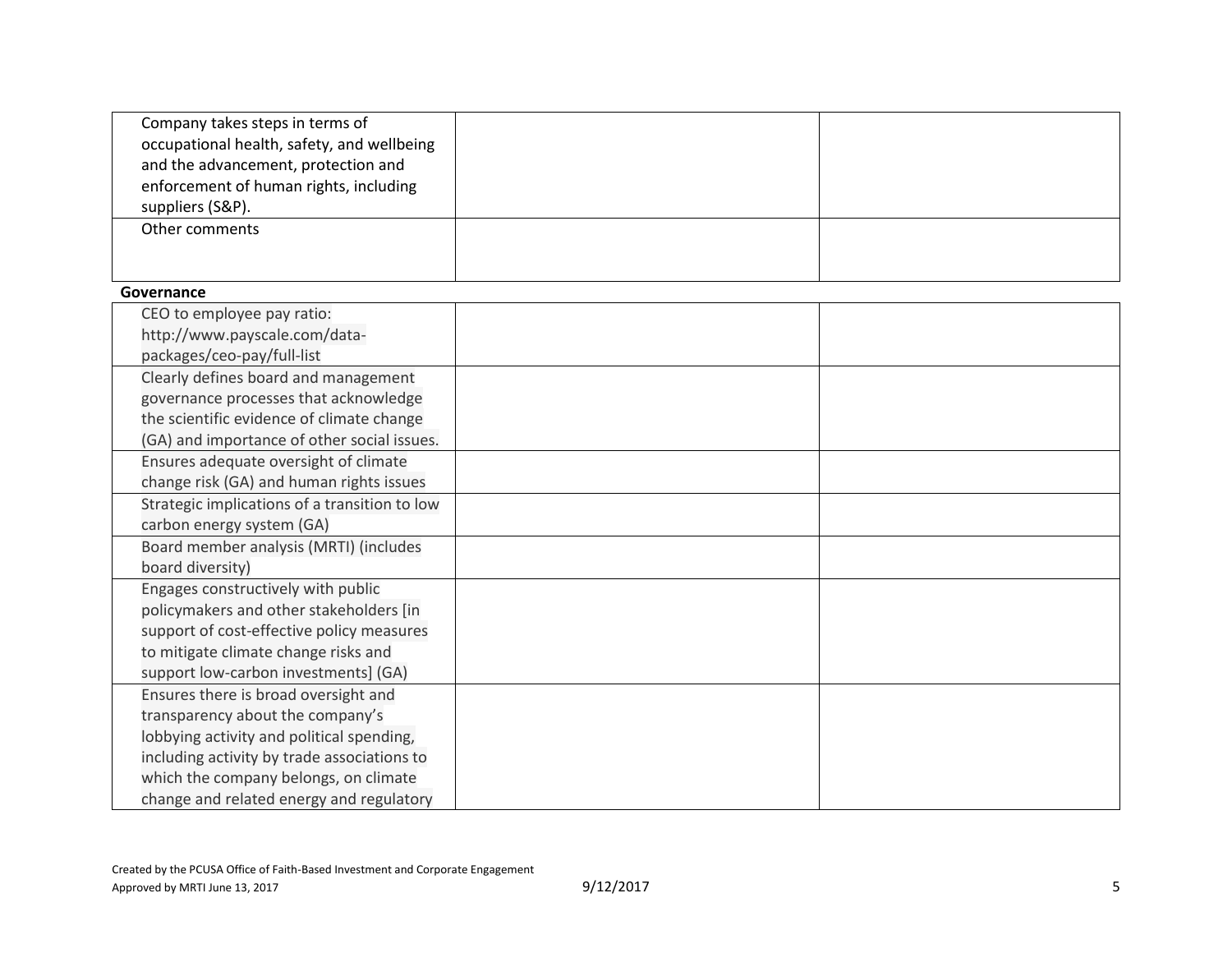| issues (GA), and other human rights and     |  |
|---------------------------------------------|--|
| social issues.                              |  |
| Company discloses positions on policy       |  |
| issues such as carbon pricing, renewable    |  |
| energy targets, and international           |  |
| negotiations on climate change (GA).        |  |
| Company regularly engages with regulatory   |  |
| and other legal authorities to keep abreast |  |
| of legal, regulatory and compliance         |  |
| developments. (S&P)                         |  |
| Relevant transparency (executive pay; drug  |  |
| pricing; spending on marketing vs R and D)  |  |
| (MRTI)                                      |  |
| Company is transparent on which office to   |  |
| contact regarding environmental/social      |  |
| concerns and includes contact information.  |  |
| (MRTI)                                      |  |
| Other comments                              |  |
|                                             |  |
|                                             |  |

## **CDP Scorecard**

| -- -<br>ີ⊂⊔∽<br>ouu |  |
|---------------------|--|

### **Engagement**

| ungagemen:<br>, what type .<br>$\sim$<br>⊣ov<br>and<br>many :<br>.<br>TILS |  |
|----------------------------------------------------------------------------|--|
| nent<br>.10206<br>. טי<br>stante                                           |  |

# **Recommendation**

| Red: Overall, company has had poor record |  |
|-------------------------------------------|--|
| of shareholder engagement, poor record    |  |
| on ESG issues. Company may or may not     |  |
| acknowledge importance of ESG issues.     |  |
|                                           |  |
| <b>Orange:</b> Company acknowledges       |  |
| importance of ESG issues, may or may not  |  |
| adopt policies to address the issues. Has |  |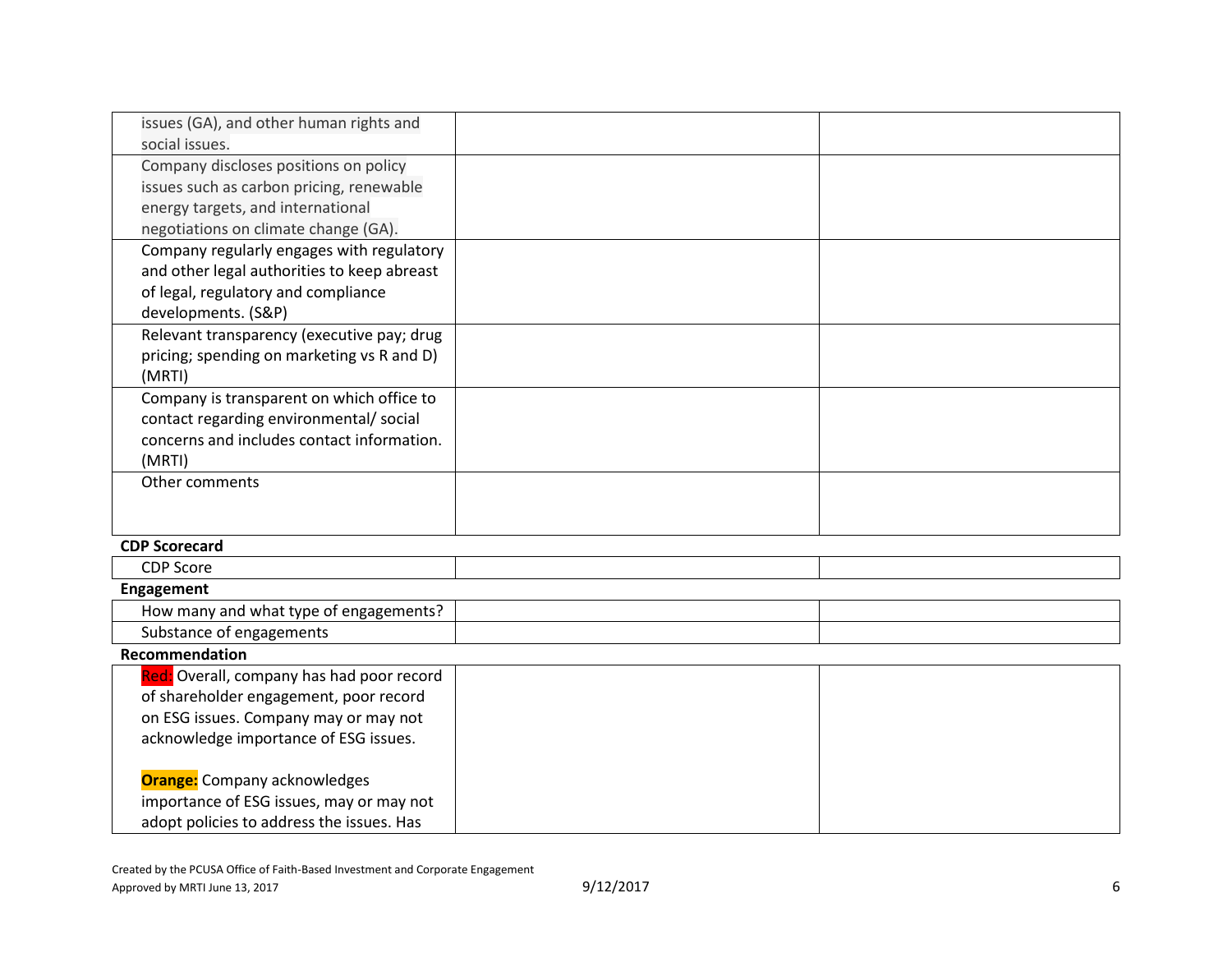| conducted some shareholder engagement         |  |
|-----------------------------------------------|--|
| or is open to it. May not have displayed      |  |
| much progress in shareholder engagement.      |  |
|                                               |  |
| <b>Yellow:</b> Company shows more progress on |  |
| shareholder engagement; begins to             |  |
| implement policy with programs/plans,         |  |
| goals and targets; Develops                   |  |
| metrics, starts measuring and disclosing      |  |
| information.                                  |  |
|                                               |  |
| <b>Blue:</b> Good track record of shareholder |  |
| engagement.                                   |  |
| Company benchmarks its progress against       |  |
| others in industry/sector; conducts           |  |
| independent verification of its data and      |  |
| operations. Policies, programs, goals and     |  |
| targets in place for ESG issues and regularly |  |
| discloses information.                        |  |
|                                               |  |
| Green: Company showing great efforts on       |  |
| shareholder engagement; is actively           |  |
| addressing ESG issues and there are few       |  |
| concerns. Company's strategic focus leads     |  |
| to demonstrable positive impact               |  |
| (Adopted from ICCR hierarchy of impact)       |  |

#### **Sources and Notes:**

General Assembly of the PCUSA (GA). "Action on Fossil Fuel Divestment by the 222<sup>nd</sup> General Assembly of The Presbyterian Church U.S.A." Excerpt from MRTI Report to the 222<sup>nd</sup> General Assembly's Committee on Environmental and Immigration Issues. 2016. "Directs MRTI to pursue its focused engagement process on climate change issues with all corporations, particularly with those in the oil, gas, and coal sectors, and